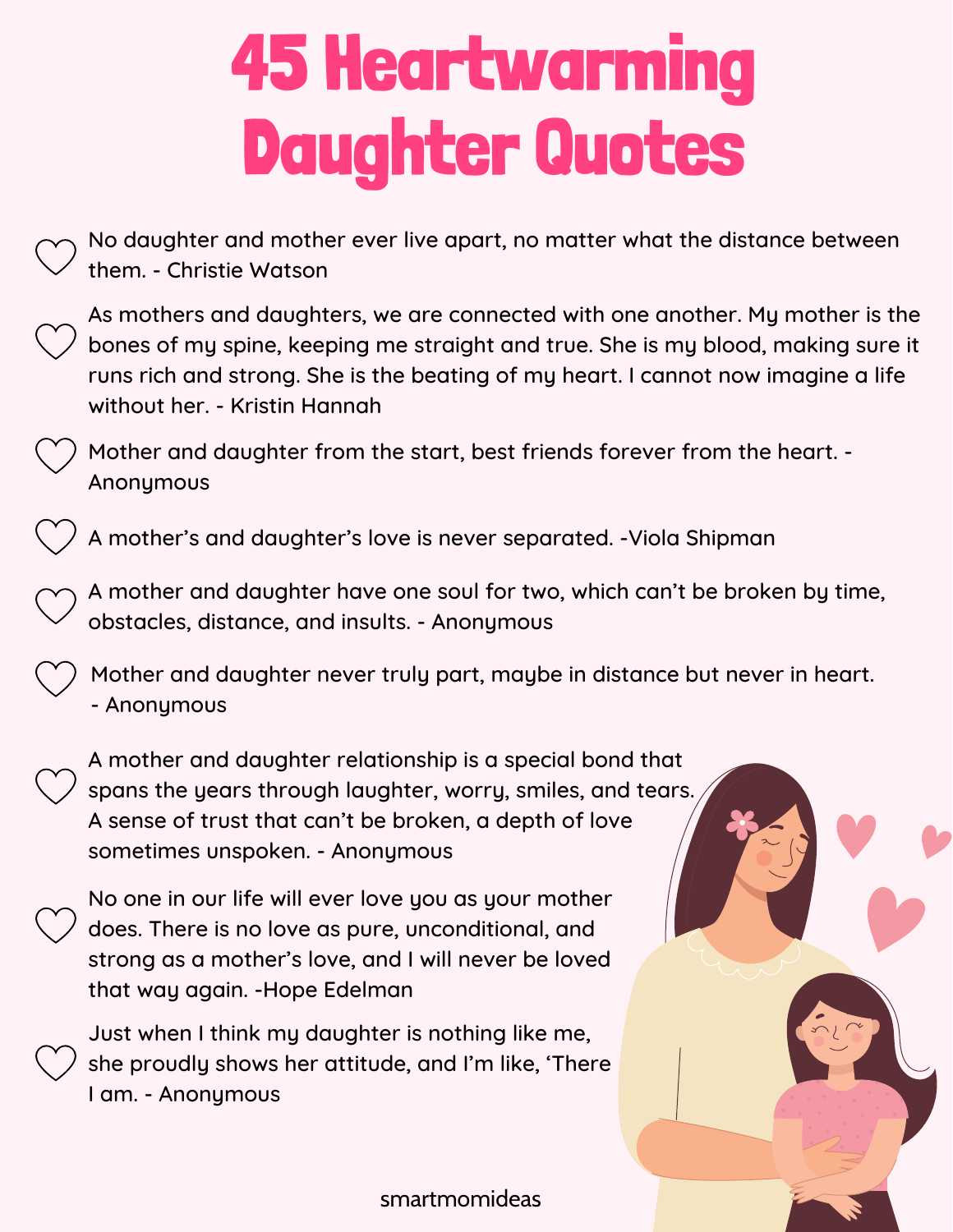Daughters are like flowers. They fill the world with beauty and sometimes attract pests. - Anonymous

Mother-daughter disagreements were, in hindsight, basically mother stating the truth and daughter taking her own sweet time coming around. - Barbara **Delinsky** 

What's it like to have the greatest daughter in the world? I don't know. Ask your grandmother. - Anonymous

Absolutely, I don't believe in rules. As I tell my daughter when she is mischievous, 'Well-behaved women rarely make history. - Nia Vardalos

Dear daughter, don't concern yourself with fitting into glass slippers. Think instead of shattering glass ceilings. - Anonymous

Of all the haunting moments of motherhood, few rank with hearing your own words come out of your daughter's mouth. - Victoria Secunda

Mother and daughter got on very well indeed, with a deep affection founded on almost complete misunderstanding.- Mary Stewart

Raising a daughter is like growing a flower. You give it your best. If you've done your job well, she blooms. And after that, she leaves. - Anonymous

When someone asks you where you come from, the answer is your mother. It's so much more than love. - Anna Quindlen

smartmomideas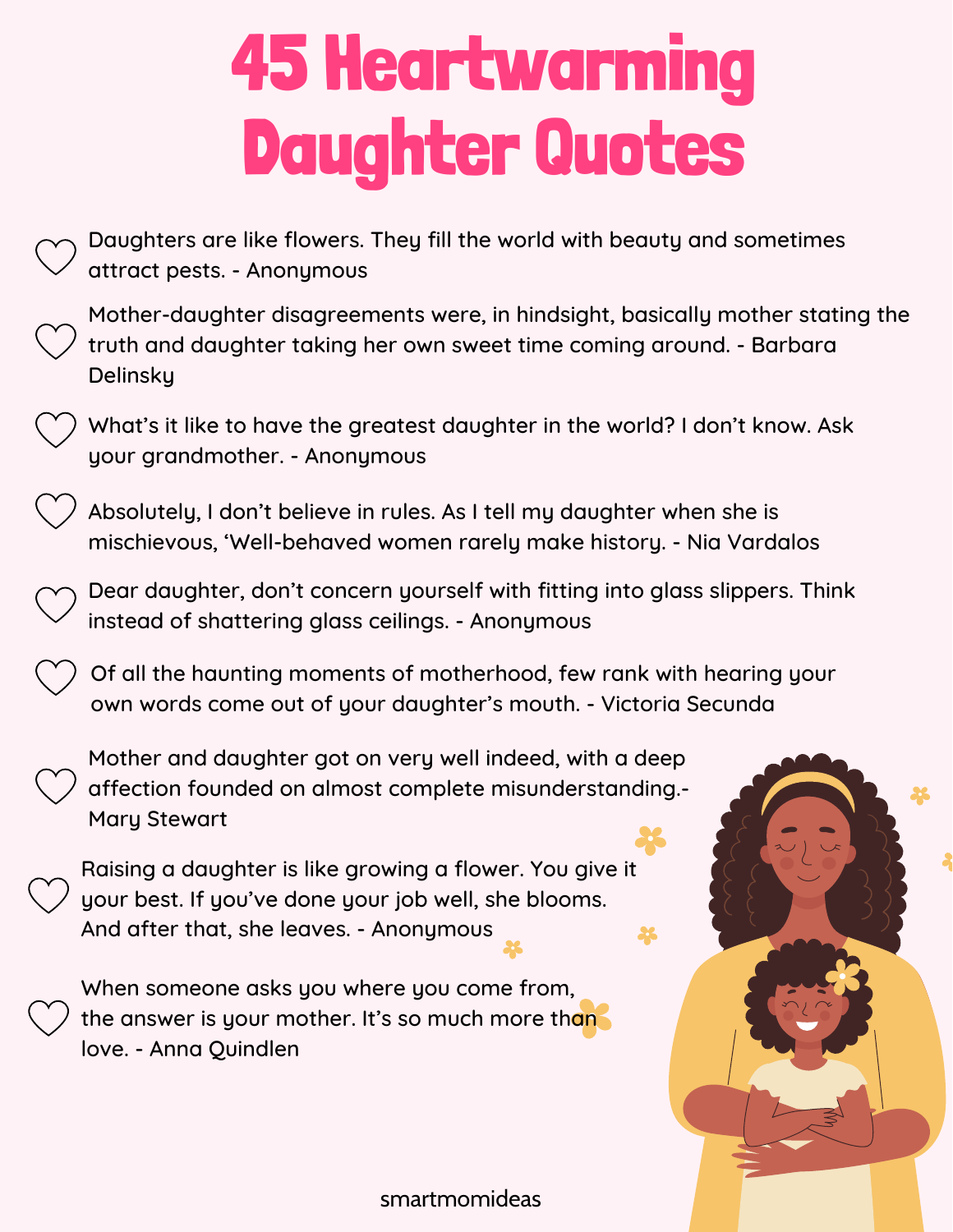- Words are not enough to express the unconditional love that exists between a mother and daughter. - Caitlin Houston
	- Love as powerful as your mother's for you leaves its own mark. J.K. Rowling
	- My daughter, while we have had adversity, we also have had more sweet memories that allow us to overcome the challenges we faced. - Ann Butler
- My daughter is my biggest achievement. She is a little star, and my life has changed so much for the better since she came along. - Denise Van Outen
- You are the woman who came into my life unexpectedly, whose presence kissed my soul. - Marisa Donnelly
	- The relationship between parents and children, but especially between mothers and daughters, is tremendously powerful, scarcely to be comprehended in any rational way. - Joyce Carol Oates
- For all the things my hands have held, the best by far is you. - Anonymous
	- I thought my job was to teach my daughter everything she needed to know, but it turns out her job was to teach me everything I didn't. - Lauren **Tingley**
	- When life gets hard and you feel all alone, remember you mean the world to somebody, and that somebody calls you mom. - Anonymous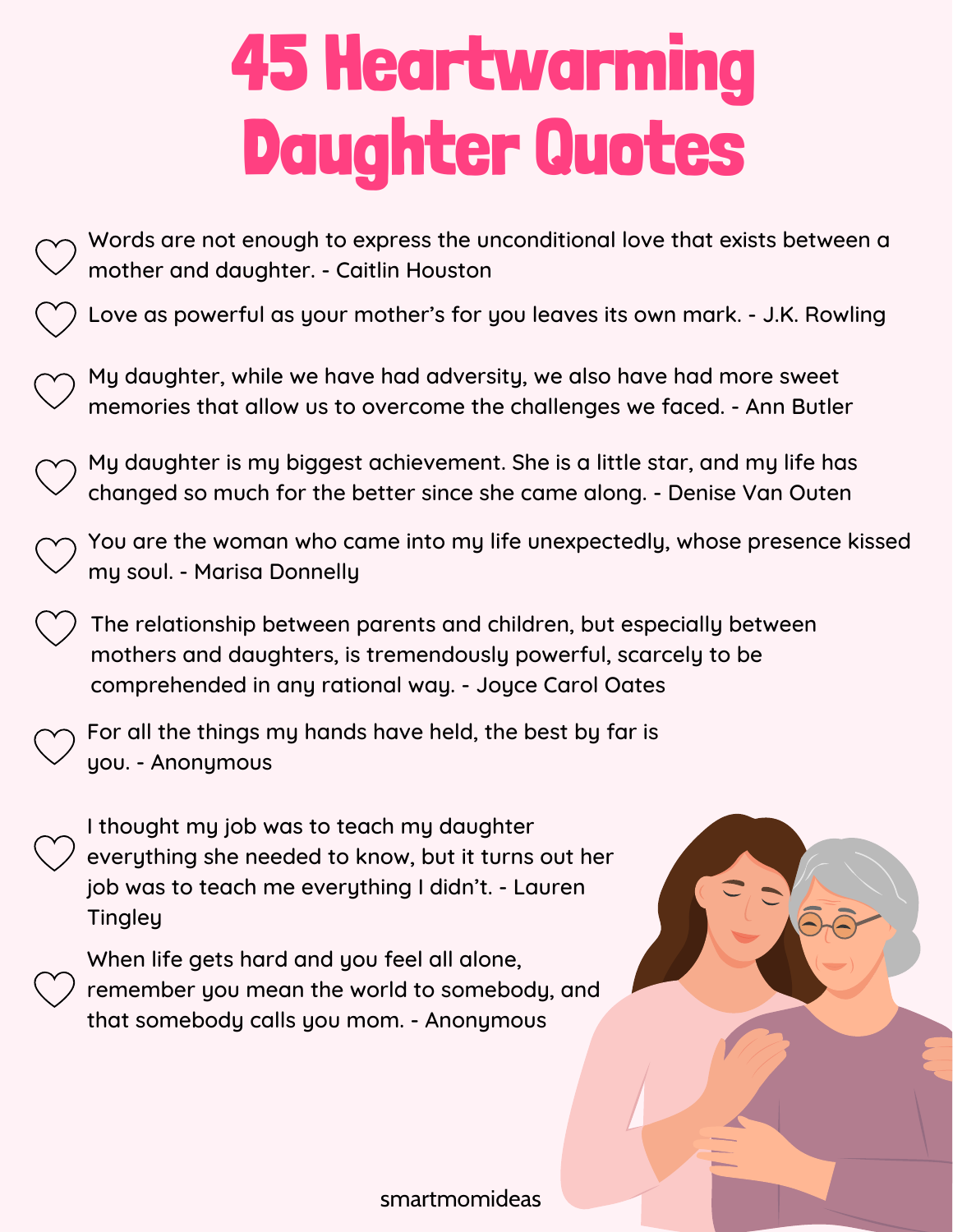- When I'm weak and unpretty, I know I'm beautiful and strong because I see myself like my mother does. - Lauren Alaina My mother sheds her protective love down around me, and without knowing why, people sensed I had value. - Maya Angelou On the darkest days, when I feel inadequate, unloved, and unworthy, I remember whose daughter I am, and I straighten my crown. - Anonymous To describe my mother would be to write about a hurricane in its perfect power, or the climbing, falling colors of a rainbow. - Maya Angelou I am a princess not because I have a prince, but because my mother is a queen. - Anonymous In times of need, and in times of tears, in times of joy and in times of fears, there is mom. The one person who is always there. - Heather Stillufsen Your arms were always open when I needed a hug. Your heart understood when I needed a friend. Your gentle eyes were stern when I needed a lesson. Your strength and love have guided me and given me wings to fly. -Sarah Malin My mom is a never-ending song in my heart of comfort, happiness, and being. I may sometimes forget the words, but I always remember the tune. - Graycie Harmon
	- All that I am, or hope to be, I owe to my angel mother. - Abraham Lincoln